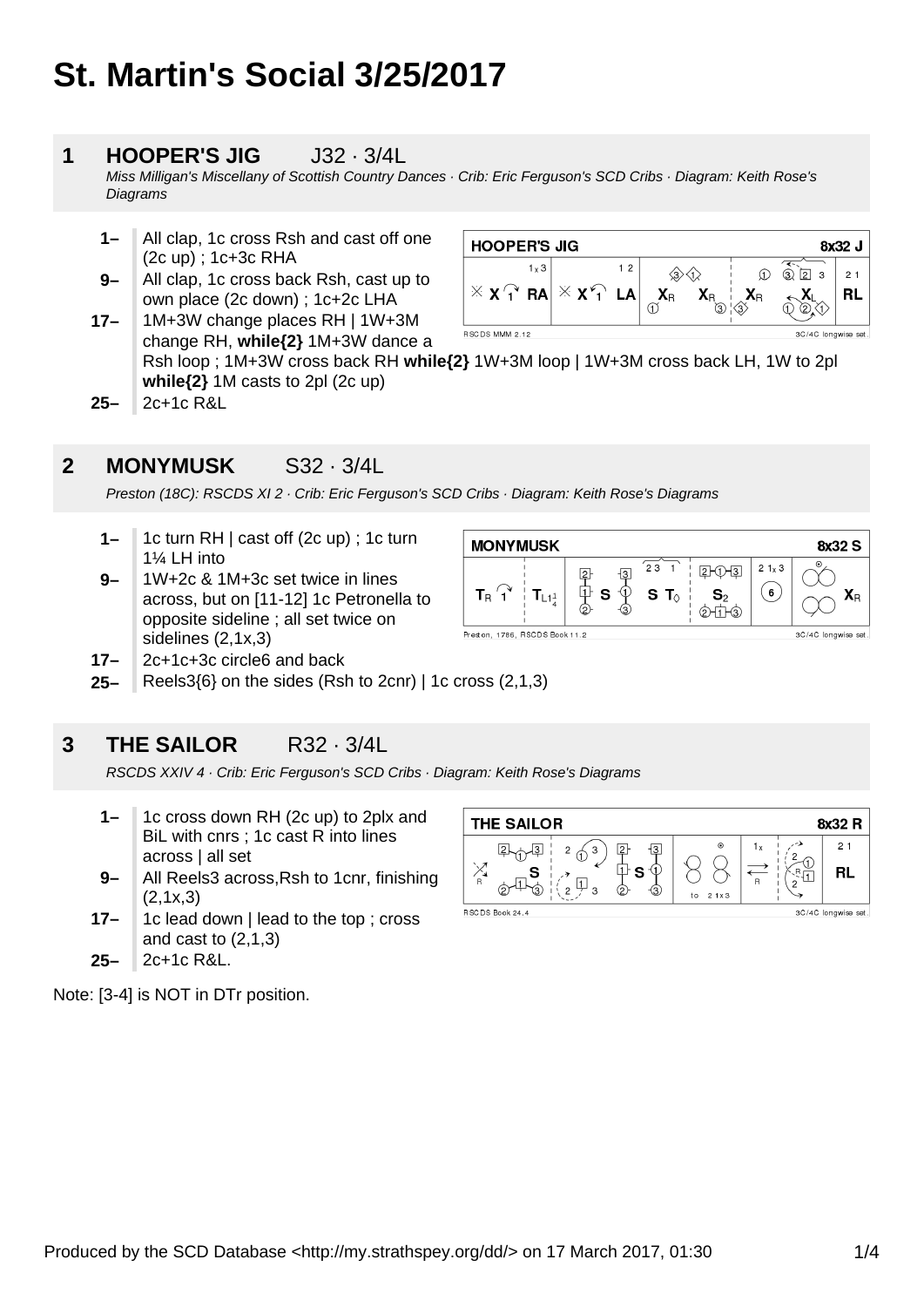## **4 LIGHT AND AIRY** J32 · 3/4L

William (18C) Campbell: RSCDS IV 5 · Crib: Eric Ferguson's SCD Cribs · Diagram: Keith Rose's Diagrams

- **1–** 1c set | cast off two (2c+3c up) ; 1c set | cast up two (2c+3c down)
- **9–** 1c lead down the middle and up (1,2,3)
- **17–** 1c+2c Allemande, to finish 1c facing 1cnrs
- **25–** Turn CPCP to (2,1,3)

### **5 THE ROBERTSON RANT S80 · 4S**

**LIGHT AND AIRY** 8x32 J  $1<sub>2</sub>$  $+$ <sup>1</sup>  $\rightleftarrows$  $\mathcal{L}_{2}$ S ່າ S A William Campbell, 1790, RSCDS Book 4.5 3C/4C longwise set

Mrs Douglas Winchester: RSCDS XXXIX 8 · Crib: Eric Ferguson's SCD Cribs · Diagram: Keith Rose's Diagrams

- **1–** All Circle8 and back
- **9–** Double L chain (women ½ RHA, turn opposite M LH ; ½ RHA, turn P LH, to own places)
- **17–** 1c+3c Reel4, (W pass left shoulder, M set on [17-18], at the end W slow down and M speed up, face and acknowledge P and pull back inner shoulder to face corners.
- **25–** All set to corner H.Schottische ; turn cnr BH twice
- **33-48** 2c+4c repeat [17-32]
	- **49–** Women Circle4 L (at end pull back Rsh to face out) ; set to and turn P BH.
	- **57–** Men circle4 R, pull back Lsh ; set to and turn P BH.
	- **65–** G-Chain (one step per hand)
	- **73–** Promenade cclw round the set in Allemande hold, M bring W into middle of set and hold RH for bow and curtsey

### **6 THE AUCTIONEEER** R32 · 3/4L

Dan Blim: 2eeladelphia · Crib: SCDDB Contributed Cribs & Diagrams

1-8 | 1st Turn R, cast to 2nd place and turn L to face 1st corners. 2s step up on 3 and 4

9-16 | Set to corners and partner (Hello Goodbye) ending 1M above, 1L below, left shoulder to left shoulder 17-24 | RHA once around. Supporting couples chase halfway as 1s turn L 1 1/2 to face 1st corner position 25-32 | 1s dance half reel of 4 with 1st corners, pass Right shoulder to dance reel of 4 with 2nd corners, end passing R shoulders to progressed places



Mrs Douglas Windrester, 1949, RSCDS Book 39.8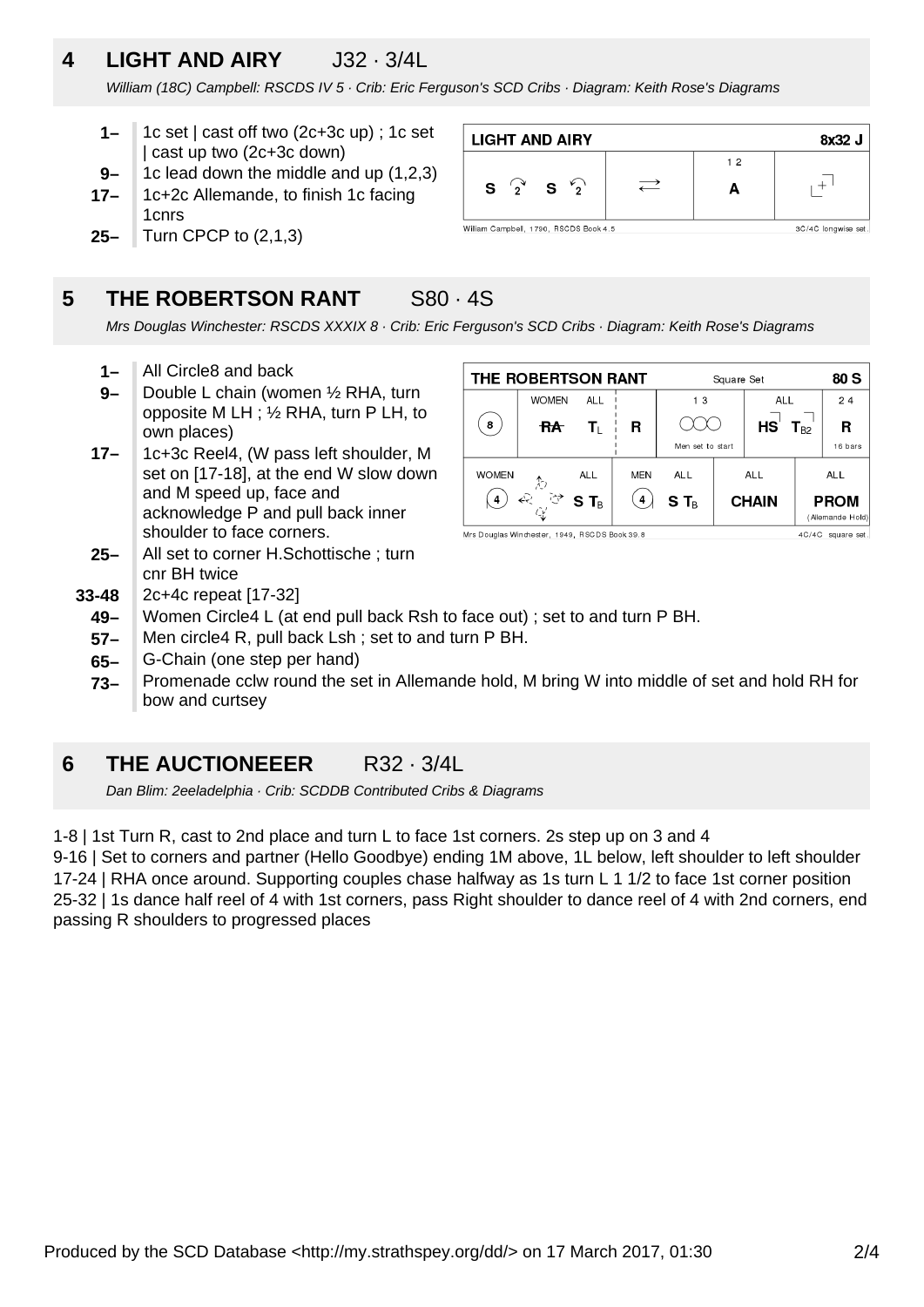## **7 THE RAKISH HIGHLANDMAN** J40 · 3/4L

Thomas (19C) Wilson: RSCDS XIX 6 · Crib: Eric Ferguson's SCD Cribs · Diagram: Keith Rose's Diagrams

- **1–** 1c+2c+3c dance Rsh Reels3 on own sides (1,2,3)
- **9–** 1c lead down the middle and up
- **17–** 1c+2c Allemande, 1c finish facing 1cnrs
- **25–** 1c turn 1cnr, P, 2cnr, pass Rsh to finish BtoB facing own side
- **33–** DTr, finish (2,1,3)



### **8 TEAPOTS AND TURNSTILES** R32 · 3/3L

Robert Gregg: The Real MacGregor I · Crib: SCDDB Contributed Cribs & Diagrams

1-|1s lead down for 3, up for 3, cast to 2nd place (2s step up)

9-|1M with 3s and 2W with 2s RHA

13-|1M with 2s and 2W with 3s LHA

17-|1s cross down and 3s cast up for double figure of 8

25-|2s turn 1s in and up

27-|2s, 1s and 3s take hands on the sides to balance in line

29-|3s turn 1s in and down 1 1/2 times to progress

### **9 SPRING'S ARRIVAL** S32 · 3/4L

Dan Blim: Reeladelphia · Crib: SCDDB Contributed Cribs & Diagrams

1-4| 1s set advancing and cast to 2nd place as 2s step up

5-8| 1s set advancing and cast to top as 2s step down

9-16| Mirror reels of 3 beginning with 1s dancing in and down; 2s out and up, 3s in and up

17-20| 1s and 2s set and link up and down, ending crossed over

21-22 | 1s Turn both hands

23-24| 1s and 2s dance 4 hands around to the left halfway

25-32| 2s, 1s, and 3s circle 6 hands around to the left, on bar 30 (6 of the phrase), they step into the center, pull right shoulder back to turn about, and chase to progressed places.

### **10 ELLIE'S JIG** J32 · 3/4L

Melbourne Briscoe: Slip Knot Collection and 7 more · Crib: Eric Ferguson's SCD Cribs · Diagram: Keith Rose's **Diagrams** 

- **1–** 1W cross above P, dance down behind men, 2W follows on bar 3, 3W on bar 5, all cross below 3M and up own side to places
- **9–** Men repeat (Rsh to P)
- **17–** 1c+2c 6 bars of Knot, ½ LHA (to 1,2,3)
- **25–** 1c+2c Poussette

| <b>ELLIE'S JIG</b>                                                       |     |                         | 8x32 J              |
|--------------------------------------------------------------------------|-----|-------------------------|---------------------|
| 3<br>$\overline{2}$                                                      | 020 | Slip Knot<br>2x1x<br>12 | 12                  |
| $\binom{1}{3}$<br>(123)<br>123/                                          | R   | KNOT <del>LA</del>      | P                   |
| Start onStart on<br>bar 3 bar 5<br>M Briscoe, 1990. Slip Knot Collection |     | 6 bars                  | 3C/4C longwise set. |